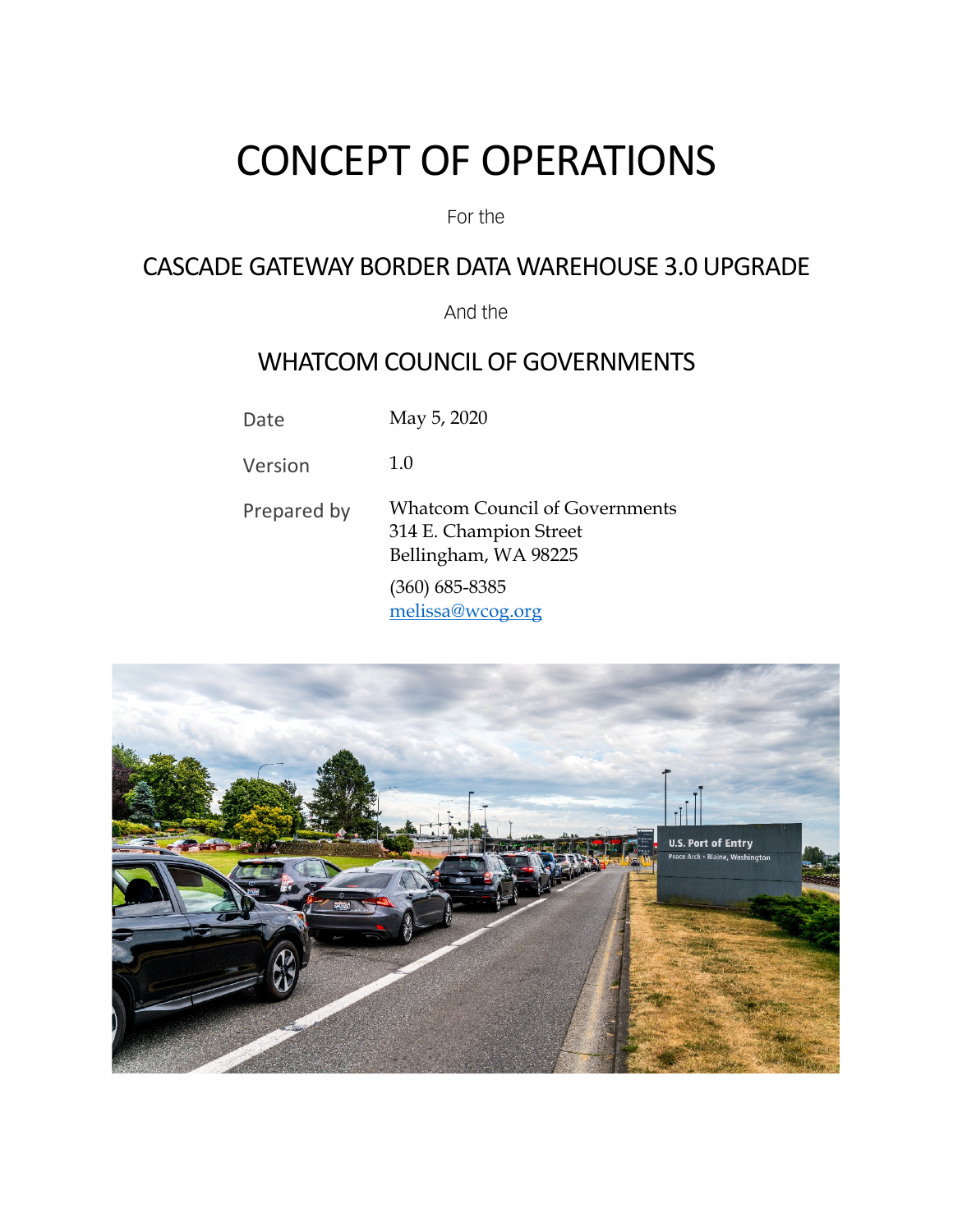# 1.0 PURPOSE OF THE DOCUMENT

The purpose of the Concept of Operations is to describe the expected operations of the Cascade Gateway Border Data Warehouse Version 3.0 (BDW3.0) and the rationale behind the development. It will help guide design and implementation of the final system and is intended to be used by project stakeholders including the project management team, software developers, and advisory team.

# 2.0 SCOPE OF THE PROJECT

The BDW3.0 will build on investments made in 2016 to integrate U.S. Customs & Border Protection's (CBP) booth status data system into southbound wait time calculations by upgrading the existing border wait time data warehouse located at [www.borderdata.org.](http://www.borderdata.org/) The database stores passenger and commercial vehicle wait times, volume, and other data relating to vehicle traffic at the four land border crossings between the Lower Mainland of British Columbia and Whatcom County, Washington State. The objective of the database is to provide timely and accurate access to this data for a broad range of stakeholders.

This project will:

- ̶ Add booth status data to currently maintained datasets
- ̶ Improve warehouse performance and output
- ̶ Upgrade commercial vehicle datasets

# 3.0 REFERENCED DOCUMENTS

Documents relating to this project include:

- Project Traceability Matrix
- ̶ Cascade Gateway Border Data Warehouse 3.0 Design Document
- ̶ System Validation Plan

# 4.0 BACKGROUND

The existing Border Data Warehouse (BDW2.0) is a proven data solution that provides critical metrics to multiple border stakeholder agencies including federal and regional transportation agencies, inspection agencies, planning organizations, and municipal governments.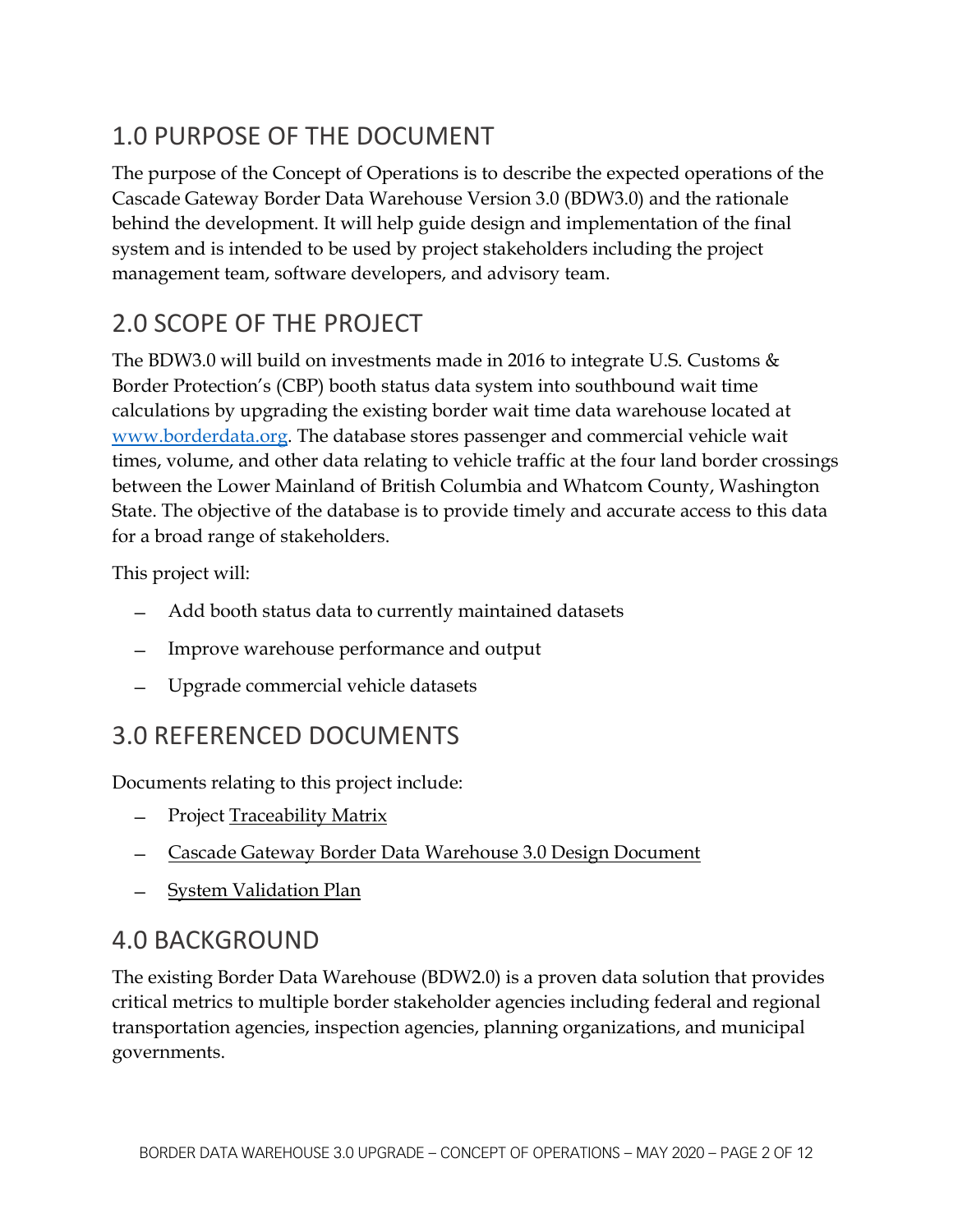Applications using these data are numerous and include traffic models, border throughput simulation models, staffing allocations, reporting by agencies on delays, transportation agency performance metrics, academic research, and more.

However, since its inception in 2007 several challenges have developed that need to be addressed:

- ̶ **Data accuracy**: because the current version doesn't use the newly available booth status data from CBP, it is erroneously archiving wait time for NEXUS and non-NEXUS passenger cars.
- ̶ **Increasing hosting expense**: because the booth status data is archived in raw format (a data field for every car) and not binned, it is growing much faster than before and costing more to host.
- ̶ **Loss of U.S. Bureau of Transportation Statistics (BTS) compatibility**: since the BTS converted its transborder freight data query tool to Tableau it is no longer possible for the warehouse to "screen scrape" relevant regional data for local queries.
- ̶ **End of maintenance funding**: this project is the only ongoing archive of fiveminute increment border wait times going back to 2007. Keeping this resource maintained and hosted is very important to regional stakeholders.
- ̶ **No way to access to new datasets**: the booth status data and archived commercial wait times are not currently accessible on the existing website, even though the data are being saved.

# 5.0 CONCEPT FOR THE PROPOSED SYSTEMS

This section describes system improvements that address the challenges listed above. Each improvement relates to a system requirement identified at the outset of the project when stakeholders provided feedback on the current BDW.

**Requirement 1: The warehouse needs to categorize data for each booth and lane dynamically, using the booth status data**.

Solution 1.1: The warehouse shall be restructured so that data are categorized by processing type rather than by lane.

Solution 1.2: The warehouse shall recategorize historic data to fit the new dynamic architecture.

**Requirement 2: Southbound booth status data needs to be accessible for queries, reports, and visualizations.**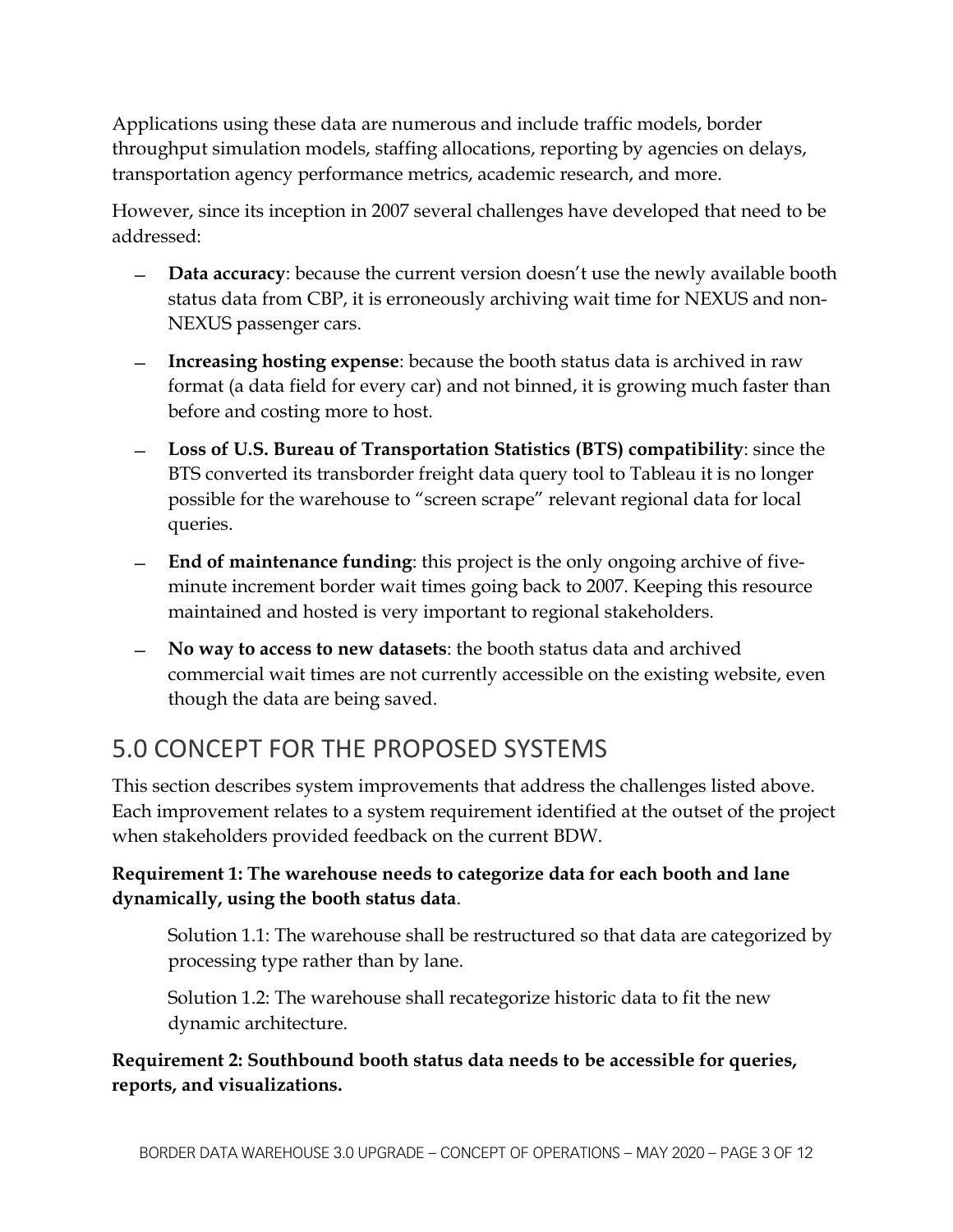Solution 2.1: Booth status data shall be queriable in the custom query tool.

Solution 2.2: Booth status data shall be displayed in the primary crossing visualizations.

Solution 2.3: Booth status data shall be available in the reports section.

#### **Requirement 3: Southbound booth status data needs to be binned appropriately to reduce the size of the storage requirements and improve functionality.**

Solution 3.1: Booth status data shall be binned in five-minute increments.

**Requirement 4: The warehouse needs to update its connection with the U.S. Bureau of Transportation Statistics freight data to show filtered Cascade Gateway data results.**

Solution 4.1: The warehouse shall provide a feed of regionally relevant freight data from the BTS transborder surface freight database (if an API is made available by the BTS site).

### **Requirement 5: The warehouse needs an updated subscription service for notifications of border delays.**

Solution 5.1: The warehouse shall have a subscription tool that allows users to define email/text preferences for border alerts.

Solution 5.2: The warehouse shall update all security requirements to allow for safe subscription practices.

### **Requirement 6: The warehouse needs an API registration function to provide contact information for agencies/organizations using the API resource.**

Solution 6.1: The warehouse shall require those using the API to register for a key so that contact information can be collected on developers using the tool.

### **Requirement 7: The warehouse needs an updated visualization interface.**

Solution 7.1: The warehouse shall maintain existing features of mapping, displays, reporting, and custom query tools, but updated to currently available software capabilities and visualizations.

Solution 7.2: The warehouse shall use Tableau to create its data visualizations and data sharing tools.

**Requirement 8: The warehouse needs a dynamic web interface that detects device type for optimal layout.**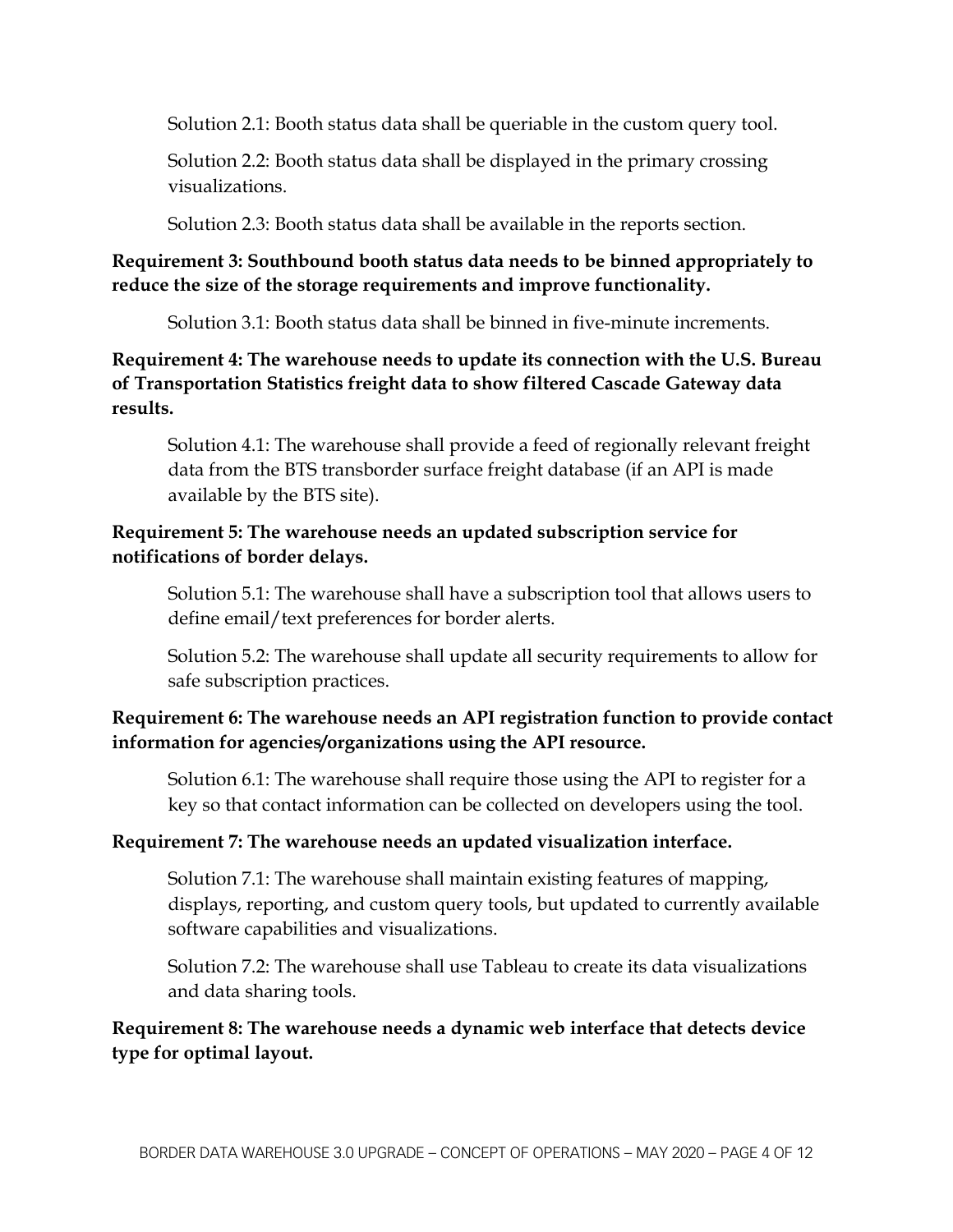Solution 8.1: The warehouse shall be designed on a web platform with a dynamic display based on device type (computer, tablet, phone).

#### **Requirement 9: The warehouse needs to update the loop detector data in the back end of the archive.**

Solution 9.1: The loop detector data shall be reviewed and updated as necessary.

#### **Requirement 10: The warehouse needs an improved loop detector interface system for maintaining loop detector records.**

Solution 10.1: The loop detector data input tool (back end) shall be upgraded to make it easier to locate and update information.

Solution 10.2: The loop detector input tool shall be upgraded to make it easier to select one or a series of loops to be used for volume counts.

Solution 10.3: The loop detector data input tool shall use improved mapping/graphics to place each loop on location.

### **Requirement 11: The warehouse needs to send a simplified daily email to system administrators reporting if all data feeds and backups are complete.**

Solution 11.1: The warehouse shall send a simplified daily email with symbols showing whether all data feeds were received.

Solution 11.2: The warehouse shall send a simplified email stating if all backups were completed effectively.

#### **Requirement 12: The warehouse needs an improved backend reporting system to provide monthly status reports and logs to system administrators.**

Solution 12.1: The warehouse shall have a backend reporting tool to make it easier to compile monthly maintenance logs.

#### **Requirement 13: The warehouse needs an improved method for backing up existing and backfilling missing data.**

Solution 13.1: The warehouse shall have an updated backfill process for when data needs to be added in bulk.

Solution 13.2: The warehouse shall evaluate and implement an improved backup routine.

**Requirement 14: The warehouse needs an improved help section function in the backend for system administrators to easily update each page/section.**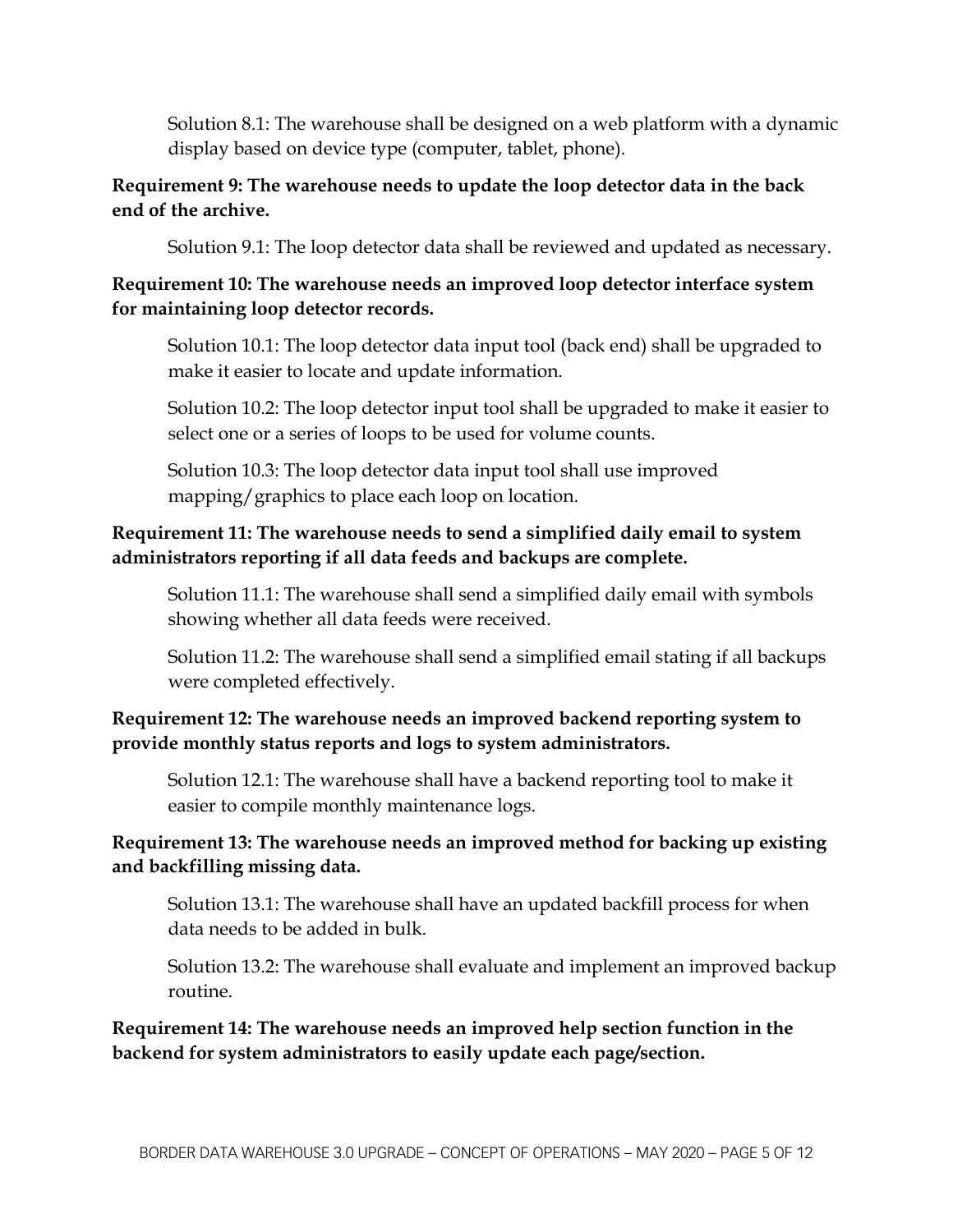Solution 14.1: The warehouse shall have an improved help page administrative feature that shows completed pages, and which are missing.

Solution 14.2: The warehouse shall have an improved interface for adding text and images to the help sections.

All requirements listed above will be completed by IBI Group, overseen by the Project Manager at the Whatcom Council of Governments, and reviewed by the Project Advisory Team.

# 6.0 USER-ORIENTED OPERATIONAL DESCRIPTION

Currently, the system functions as described in the Design Document. A collection service is responsible for polling feeds from partner agencies and capturing detector data. That data is identified as crossings, lanes, and detectors by the XML schema. These relationships are maintained within the database. The collected data is associated with the corresponding lane configuration allowing for users of the website and APIs to query data and generate reports for end users.

## Stakeholders

Primary system stakeholders include:

- ̶ **B.C. Ministry of Transportation & Infrastructure**: Data providers and system users
- ̶ **Border Policy Research Institute, Western Washington University**: Power system users
- ̶ **Canada Border Services Agenc**y: System users
- **IBI Group:** System developers and maintenance team
- ̶ **Transport Canada**: Project funding partners and system users
- ̶ **U.S. Bureau of Transportation Statistics**: Data partners and system users
- ̶ **U.S. Customs & Border Protection**: Data providers and system users
- ̶ **U.S. Federal Highway Administration**: Project funding partners and system users
- ̶ **WA State Department of Transportation**: Data providers and system users
- ̶ **Whatcom Council of Governments**: Project manager and system users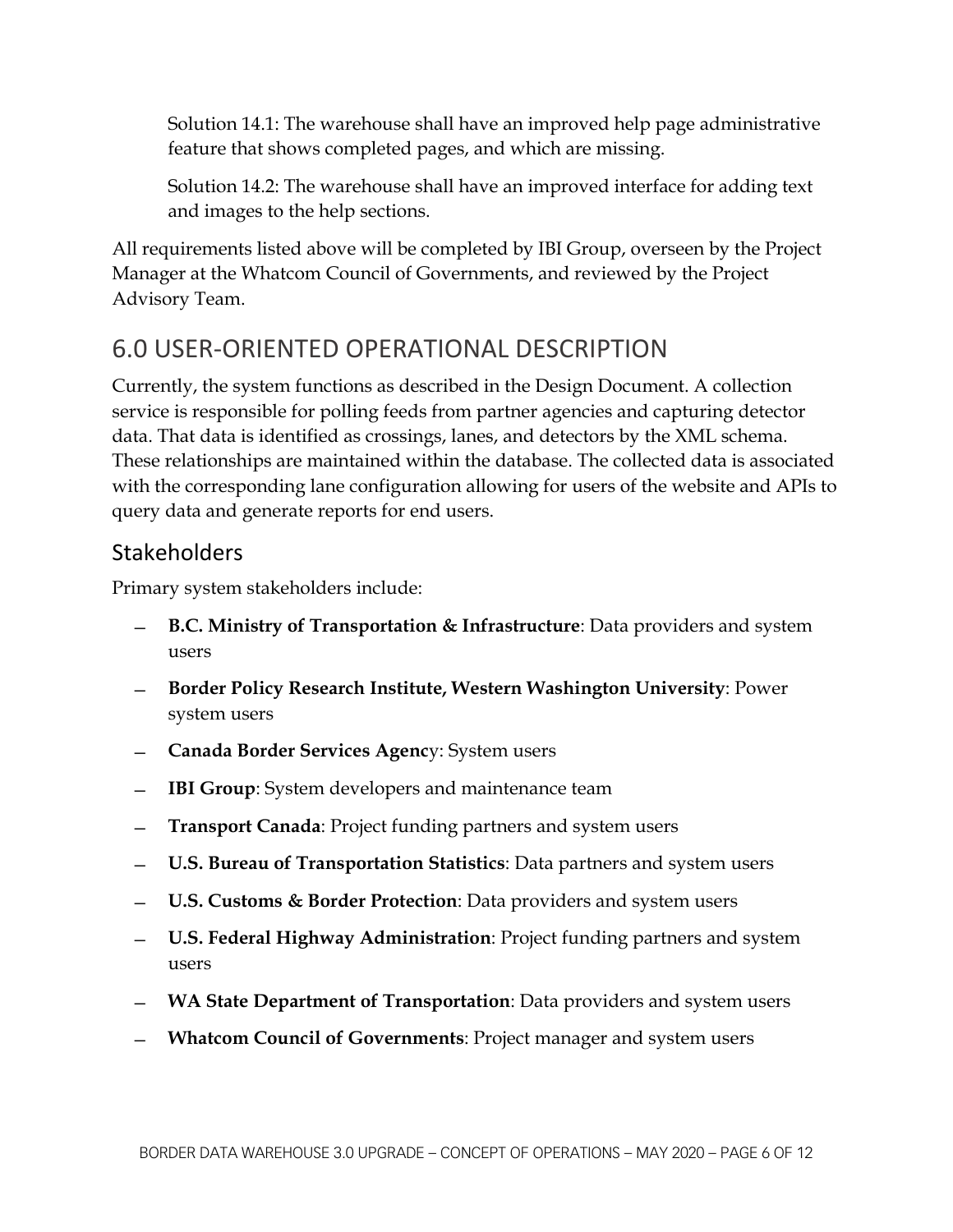# 7.0 OPERATIONAL NEEDS

The requirements of the system are outlined in **Section 5.0** of this document.

# 8.0 SYSTEM OVERVEW

The new system will have an updated extract-transform-load engine (ETL) that will improve notifications to system administrators about data source availability and system health. To optimize performance and support improved querying capabilities, there will be separate repositories for reporting data and storing data. New external system status tools will generate notifications if any service becomes unavailable and unable to trigger alerts.

The new database design will incorporate the booth status lane identification components into the back end of the architecture. This update will improve processing of incoming data as well as categorization and correction of historical data.

The system will be upgraded to the most recent version of .NET technology for improved performance.

Lastly, Tableau Server will be used to replace the existing data visualizations on the website for end users to analyze data outputs and download results.

A full list of envisioned system upgrades is discussed in the Design Document.

# 9.0 OPERATIONAL ENVIRONMENT

# Equipment and Hardware

All hardware and equipment for collecting the data that the system uses is owned by partner agencies – B.C. Ministry of Transportation and Infrastructure, and WA State Department of Transportation. Therefore, no changes or additions to hardware or equipment are part of this project.

# Software

BDW 3.0 will be hosted at its current location, on an instance at Amazon Web Service (AWS). Configuration of the instance will be determined after an evaluation of costs and benefits. The development team at IBI Group will evaluate and recommend services for backups and maintenance.

### Personnel

### **Whatcom Council of Governments**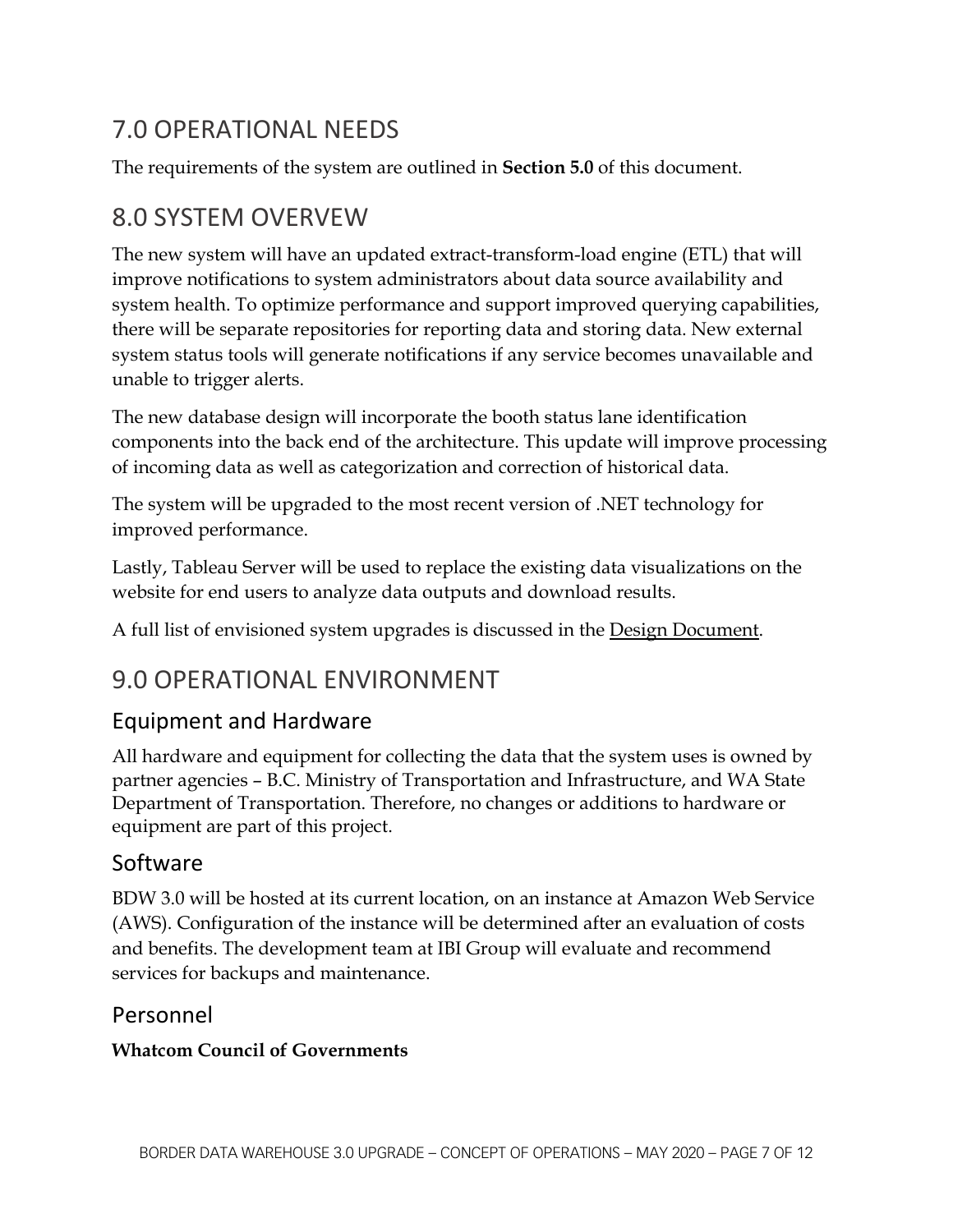Melissa Fanucci has managed the Cascade Gateway Border Data Warehouse since its initial development in 2007. She also manages the Whatcom Regional ITS Architecture and is Principal Planner at WCOG, helps coordinate the International Mobility & Trade Corridor (IMTC) Program, and has been involved in other ITS-related border projects for the region.

### **IBI Group**

A description of all personnel working on the project, and their skills and training, is available in the IBI Group RFP Document.

# Operational Procedures

The system will automatically update border volume, wait time, and other data in fiveminute increments using the new ETL engine. Data will be immediately available for querying through the front-end warehouse at the website borderdata.org. The warehouse will query the day's data as well as use an extract of historic data that has been pulled and stored to streamline the process and reduce demand on the primary database.

If there are any errors in the ETL process or missing data, the system will notify managers at WCOG and IBI Group through an external data notification system. The missing data will also be logged to be part of the maintenance logs for the system.

At the end of the day, a backup process will be completed (to be determined later exactly how this process will be completed most effectively). Currently a full backup of the entire database is completed every night. The future version may make a backup of only new data compiled during the twenty-four-hour period since the prior backup.

Ongoing maintenance will be completed but the design should keep requirements to a minimum. Monitoring of resource requirements, backup health, the size of the databases, and keeping a focus on incoming data feeds are the top priorities for ongoing maintenance.

# 10.0 SUPPORT ENVIRONMENT

The system is supported by the existing infrastructure already in place and funded by partner agencies WA State Department of Transportation, B.C. Ministry of Transportation and Infrastructure, and U.S. Customs & Border Protection. IBI Group has been selected through a request for proposal process to complete the work on the project by December 2020. Once the project is completed, the Whatcom Council of Governments will continue to administer the database and establish a maintenance agreement with an appropriate entity to keep the database running.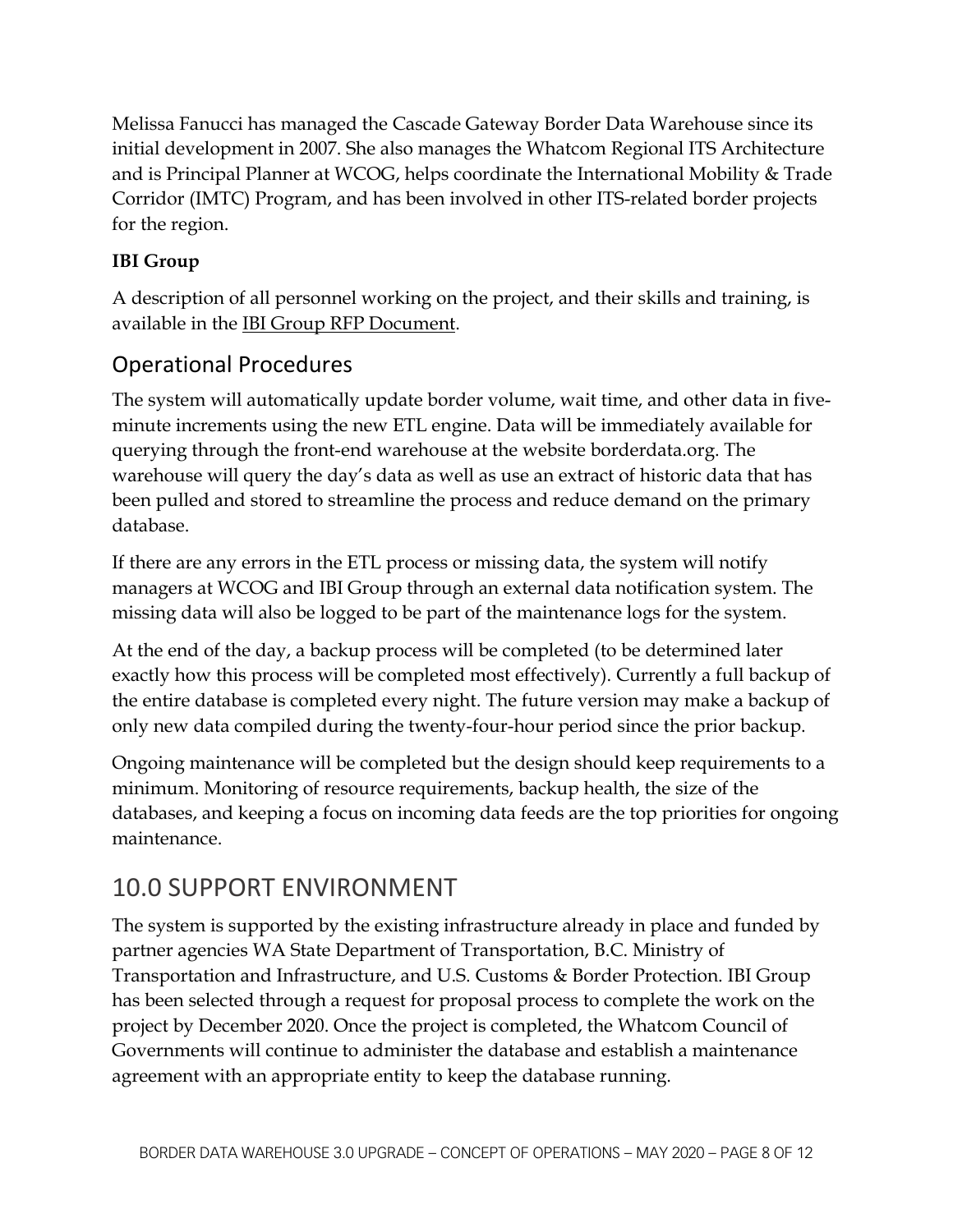The Whatcom Council of Governments will also be responsible for hosting the archive at AWS. Funding for this project is for the build of BDW 3.0. Funding to maintain the archive will be sought upon completion.

# 11.0 OPERATIONAL SCENARIOS

Operational scenarios help convey what is expected to be achieved with the implementation of this project. The following scenario has been developed with the members of the project advisory team in mind to illustrate how the warehouse will function. "System Manager" refers to Whatcom Council of Governments. The following operational scenarios are included:

- ̶ Routine operation
- ̶ Failures and other unusual events
- ̶ Upgrades

### Routing operational scenarios

#### Researcher compiling statistics

A researcher at a university is looking at the correlation of border traffic and the price of milk in the United States.

After gathering daily average milk prices for Whatcom County in Washington State for 2018 and 2019, the researcher then visits [www.borderdata.org](http://www.borderdata.org/) and goes to the custom query section of the website. She selects January 1, 2018 – December 31, 2019 and specifies all days of the week, all months, but selects only the primary hours of travel (0800 – 2000). She chooses all ports-of-entry and both directions, and all passenger vehicles as she is not interested in whether they are NEXUS, standard, or Ready lane.

She then chooses average wait time then hits download. Once the data are downloaded as a .csv file, the researcher can now compare the data with the milk prices and run an analysis. If the researcher wanted to compare these results with other years, she can change the fields in the custom query to change the date range. Or she may choose to filter the southbound data by license plate province and view BC data only, seeing only the wait times experienced by those in that province.

Because the data are downloadable by a variety of measurements, the researcher can get the data directly in a format she needs to run an analysis specific to her requirements.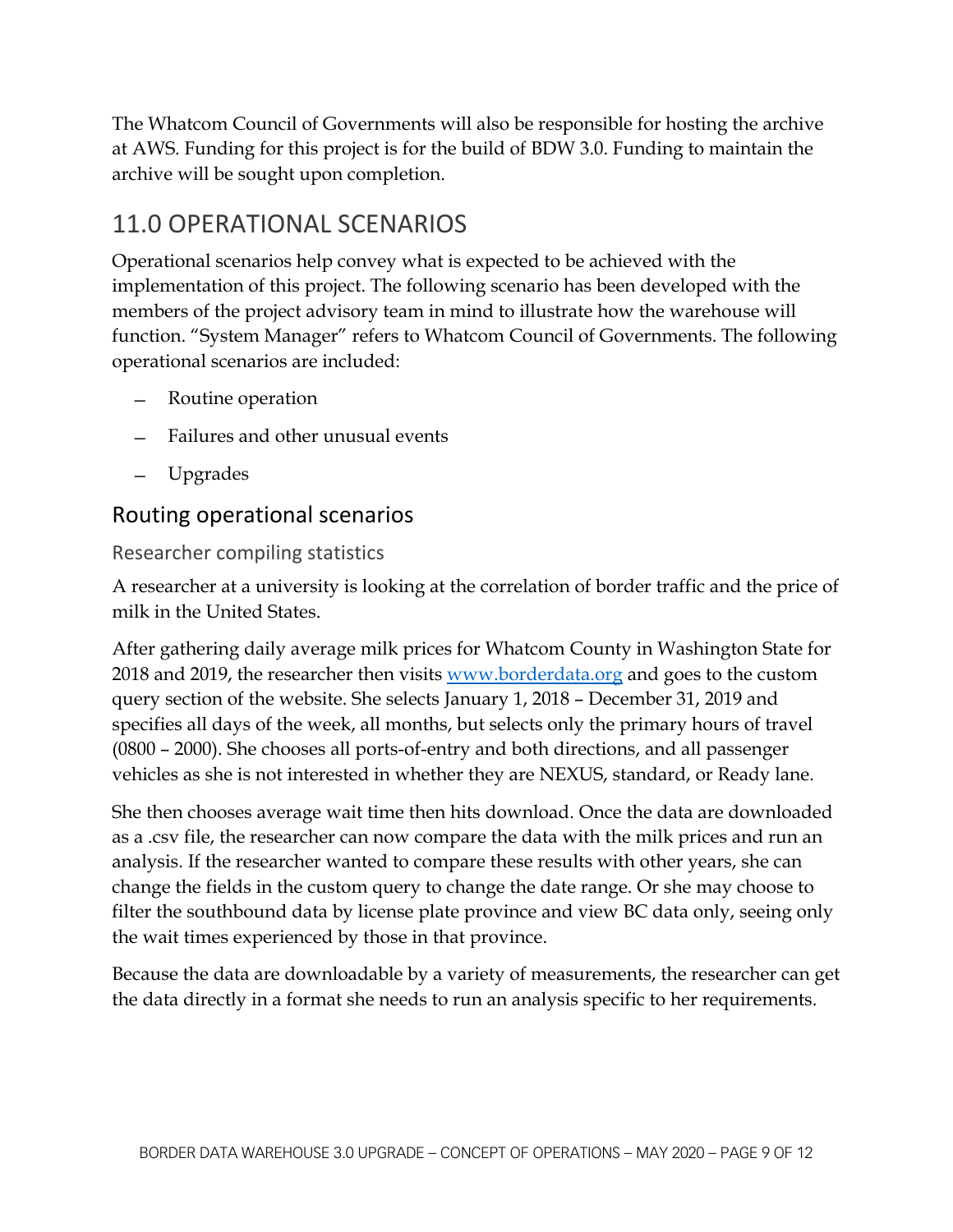### Transportation agency staff

A staff member at the state or provincial transportation agency is interested in seeing how construction along the highway approaching one of the regional land ports-ofentry is impacting border wait times.

He logs onto [www.borderdata.org](http://www.borderdata.org/) and on the primary dashboard, is able to quickly view wait times at all four Cascade Gateway ports-of-entry simultaneously. At a glimpse, he can see how the crossing in question compares to the other crossings in the region.

However, this crossing typically has lower traffic, and shorter wait times, than the other crossings in the region, so a historic comparison will be more valuable. Therefore, he chooses to select "compare to last year" on the dashboard. This shows how the wait times at this crossing in the southbound direction are noticeably different than they were one year ago at the same time. To glean more information about the scenario, he can then choose "expand this data" to go to another data visualization that will expand the view and give him a more detailed analysis of the historic trends of this crossing and allow him to pinpoint when and where the delay is taking place, and when it started. If it started in the same time frame as construction on the highway, he may be able to make a correlation between the two.

To do his own analyses, he then chooses to download the data.

### Inspection agency staff

An inspection officer in charge of resource allocation signs up for the email subscription service that alerts her any time wait times at a crossing exceed forty-five minutes. As soon as she receives the email, she realizes that there is a substantial delay and can notify her staff before the wait time exceeds sixty minutes.

### Failures and other unusual scenarios

### System manager gets a data loss alert

A system manager checks her email in the morning and sees an alert from the BDW 3.0 notification system that shows that one of the expected data feeds is no longer providing data.

The report also states when the data stopped coming into the system and confirms the error is in receiving the data, not in processing the data. This allows the system manager to contact her partners at the respective data providing agency and inquire as to the status of the data feed.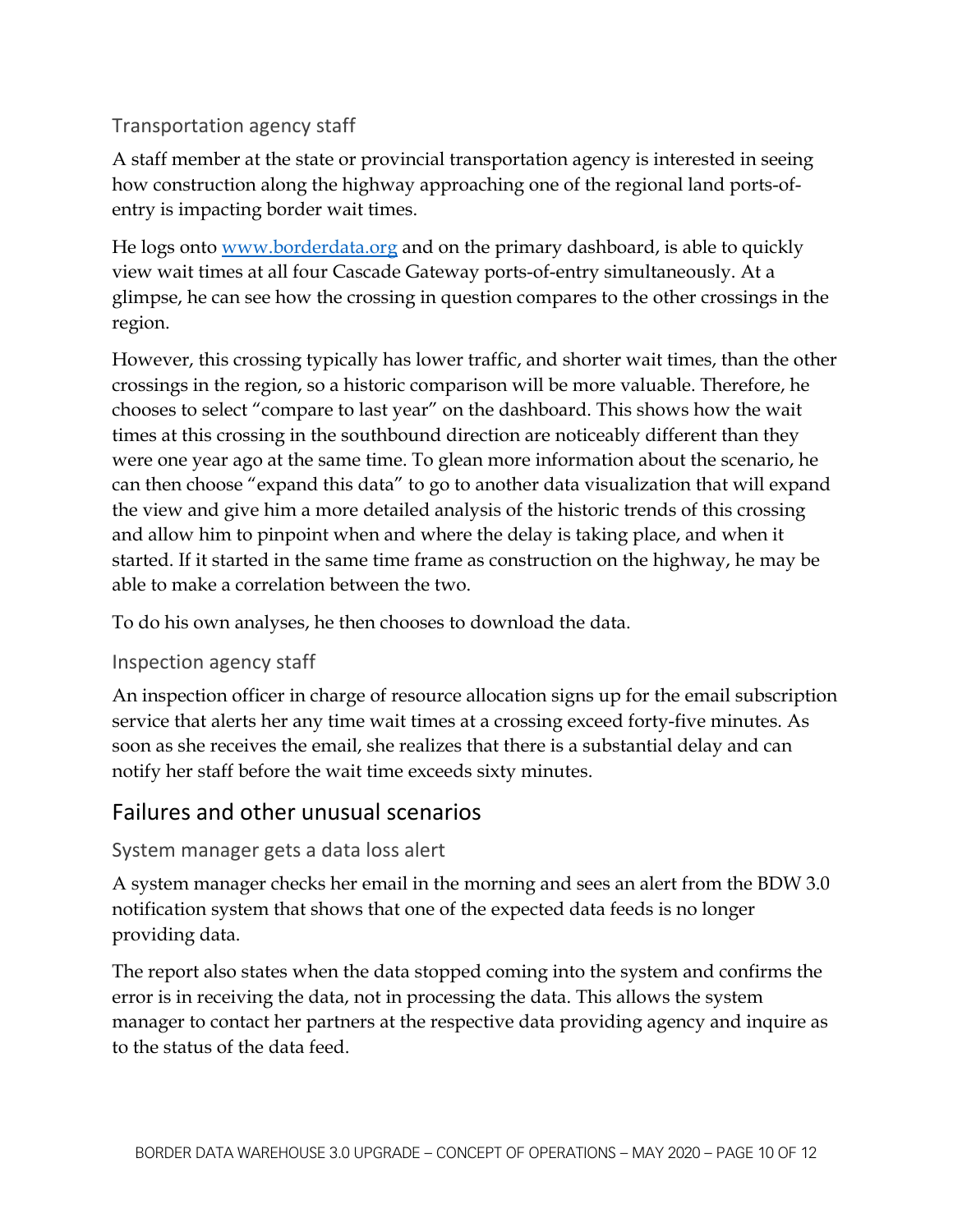### System manager gets notified of the backfill of data

When data are missing in the system, the system will attempt to locate the missing data the next time in connects to the data feeds of partner agencies.

The system manager receives an alert on the system health status dashboard that notifies him that a backfill is being performed on a specific date. The backfill start and end time is listed, as well as listing what data date range and ports-of-entry are being backfilled. This allows him to note if it matches any data losses noted with data gaps he was alerted to earlier.

### Upgrade scenarios

#### System managers

After the system has been running, another agency contacts the system managers with a proposal to share border-related data on the website and archive that data in the database.

The system manager will work with the maintenance team to:

- ̶ Evaluate if the new data service is an enhancement that improves an existing function, or provides additional functionality
- ̶ Determine if the data feed fits the existing XML schema
- ̶ Estimate how much customization/changes will be needed to fit the data feed into the existing architecture and outputs
- Determine total costs and timeline to implement the addition

Once a cost estimate is developed, the system manager would work with project stakeholders to evaluate the cost benefits of the proposed inclusion of the new dataset. Should the new dataset be deemed a worthy inclusion, and funding identified, the system manager would work with the maintenance team to develop a plan for integrating the new feed into the existing architecture. Upgrades to the system will be catalogued in the same manner as suggested by the software developers and system managers as per the original project.